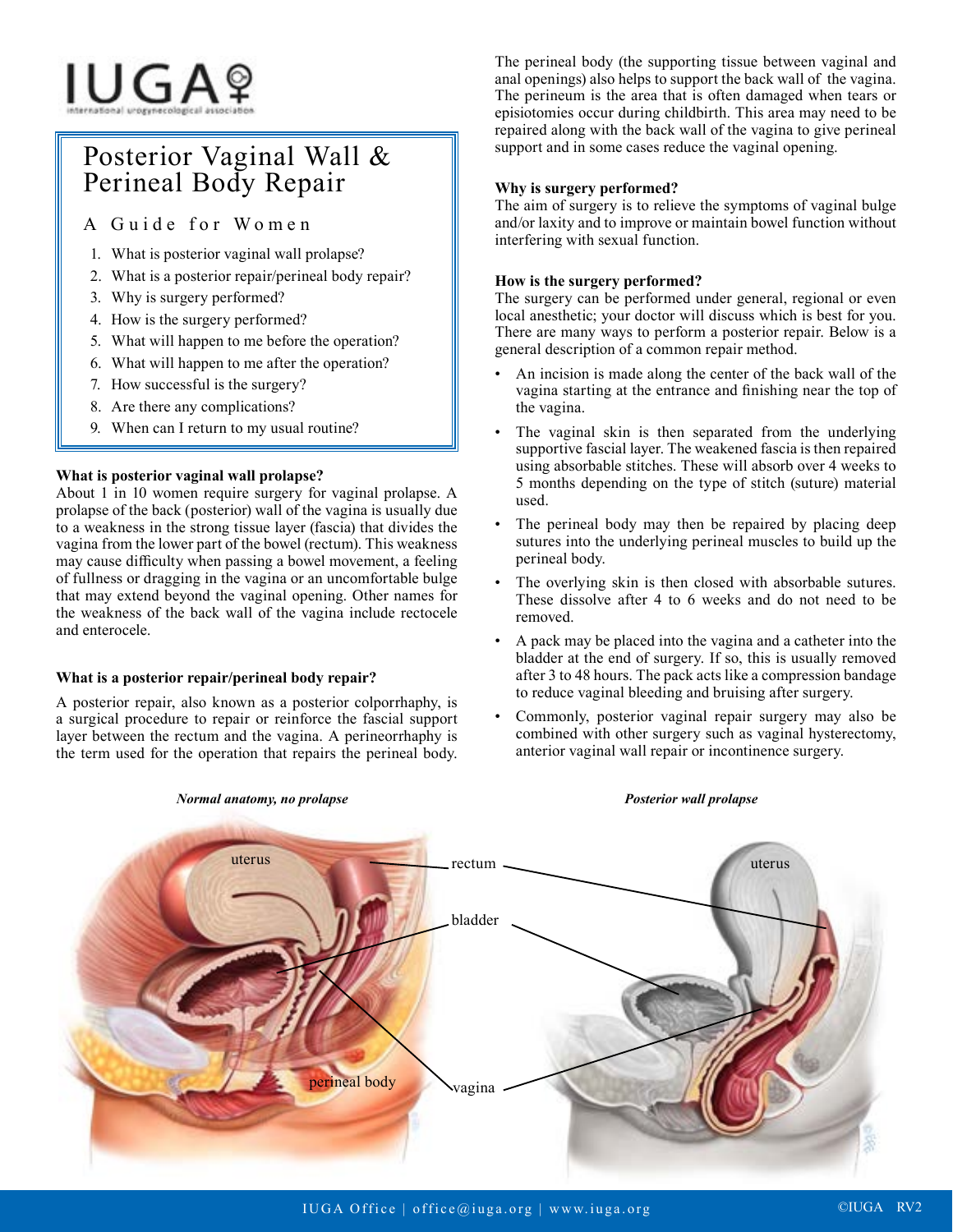

#### **What will happen to me before the operation?**

You will be asked about your general health and medication that you are taking. Any necessary investigations (for example, blood tests, ECG, chest x-ray) will be organized. You will also receive information about your admission, hospital stay, operation, preand post-operative care.

#### **What will happen to me after the operation?**

When you wake up from the anesthetic you will have a drip to give you fluids and may have a catheter in your bladder. The surgeon may have placed a pack inside the vagina to reduce any bleeding into the tissues. Both the pack and the catheter are usually removed within 24 hours of the operation.

It is normal to get a discharge for 4 to 6 weeks after surgery. This is due to the presence of stitches in the vagina; as the stitches absorb the discharge will gradually reduce. If the discharge has an offensive odor contact your doctor. You may get some blood-stained discharge immediately after surgery or starting about a week after surgery. This blood is usually quite thin and old, brownish looking and is the result of the body breaking down blood trapped under the skin.

#### **How successful is the surgery?**

Quoted success rates for posterior vaginal wall repair are 80- 90%. There is a chance that the prolapse might come back in the future, or another part of the vagina may prolapse.

About 50% of women who have symptoms such as incomplete bowel emptying or constipation will have improvement in their symptoms following surgery.

#### **Are there any complications?**

With any operation there is always a risk of complications. The following general complications can happen after any surgery:

- *• Anesthetic problems.* With modern anesthetics and monitoring equipment, complications due to anesthesia are very rare, but can happen.
- *• Bleeding.* Serious bleeding requiring blood transfusion is unusual following vaginal surgery (less than 1%).
- *• Post-operative infection.* Although antibiotics are often given just before surgery and all attempts are made to keep surgery sterile, there is a small chance of developing an infection in the vagina or pelvis.
- *• Bladder infections (cystitis).* Bladder infections occur in about 6% of women after surgery and are more common if a catheter has been used. Symptoms include burning or stinging when passing urine, urinary frequency and sometimes blood in the urine. Cystitis is usually easily treated by a course of antibiotics.

The following complications are more specifically related to posterior vaginal wall repair:

• Constipation is a common post-operative problem and your doctor may prescribe laxatives for this. Try to maintain a